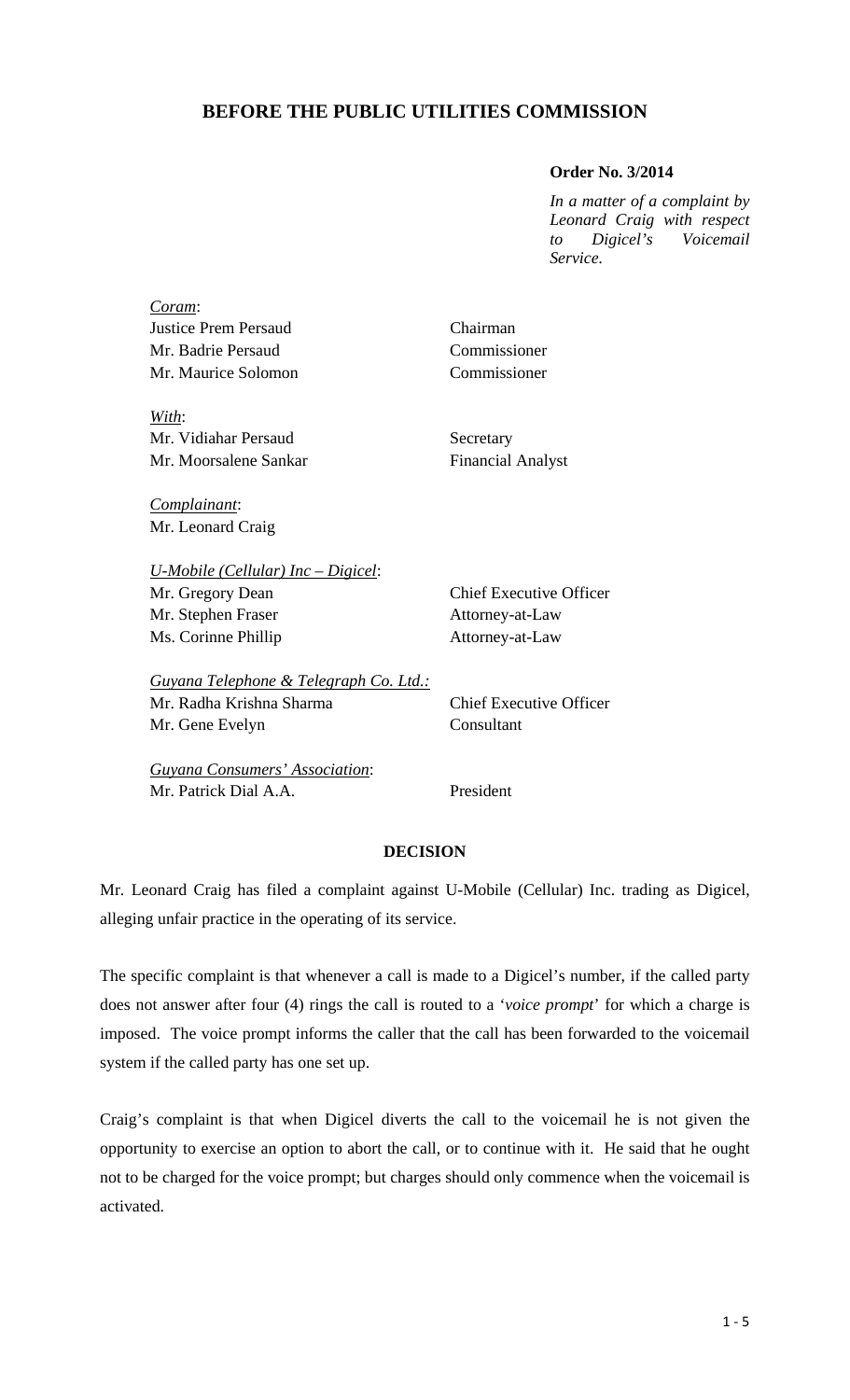He further added that when he purchased the Digicel handset/sim, no notice or advisory was given concerning the voicemail service.

In response to the complaint, Digicel contends that it is frivolous and should be dismissed—that Digicel uses a standard voicemail protocol adopted by telecommunication networks worldwide.

Digicel further explained that after approximately 20 seconds on an unanswered call, it defaults to the voicemail system—and further, that the prompt is not different from what obtains when someone calls a fixed line telephone and the called party has an answering machine.

Craig sought to challenge this. He made reference to an order made by the PUC on June 23, 2003 (Order No. 2 of 2003) which stipulates that a call cannot be diverted to any voicemail box until the telephone has rung at least eight (8) times without a response.

Craig has wrongly advised himself on this aspect. The Order No. 2/2003 was made consequent upon an application by the Guyana Telephone and Telegraph Co. Ltd. to offer new services called "*Value added Services*". That Order dealt with "*wireline voicemail service", "mobile short messaging service" and "mobile voicemail service*". The Order referred to the services provided by GT&T and has no relevance to, nor is it binding on Digicel.

Interestingly, in that order, the PUC directed that a call cannot be diverted to any mailbox until the telephone had rung at least eight (8) times without a response. The Order did not make any reference to any warning or advice to callers, but GT&T has inserted a notification that *the call*  will be forwarded to the called party's mailbox—before it is actually transferred.

Digicel insists that its service does not have what Craig refers to as a "voice prompt". What Digicel provides is a pre-recorded message which signals that the called party's voicemail has been accessed.

Reference was made to the services provided by GT&T, and with the consent of all the parties in the proceedings, the PUC invited GT&T to attend and participate in the process. Copies of all documents relevant to the matter were made available to GT&T by the Commission.

Mr. Gene Evelyn, GT&T's Consultant with respect to Rate Making, appeared and welcomed the opportunity to be involved. He recommended a harmonized approach in dealing with the issue—to avoid confusion among customers.

Mr. Evelyn explained that with respect to GT&T, charges commence when the "handshake" occurs. The handshake in telecommunications parlance is when the called party answers, or alternatively, if the recipient cannot take the call, a notification comes on for approximately 11 seconds informing the caller that he/she may leave a message with the called party's mailbox, if he/she so desires.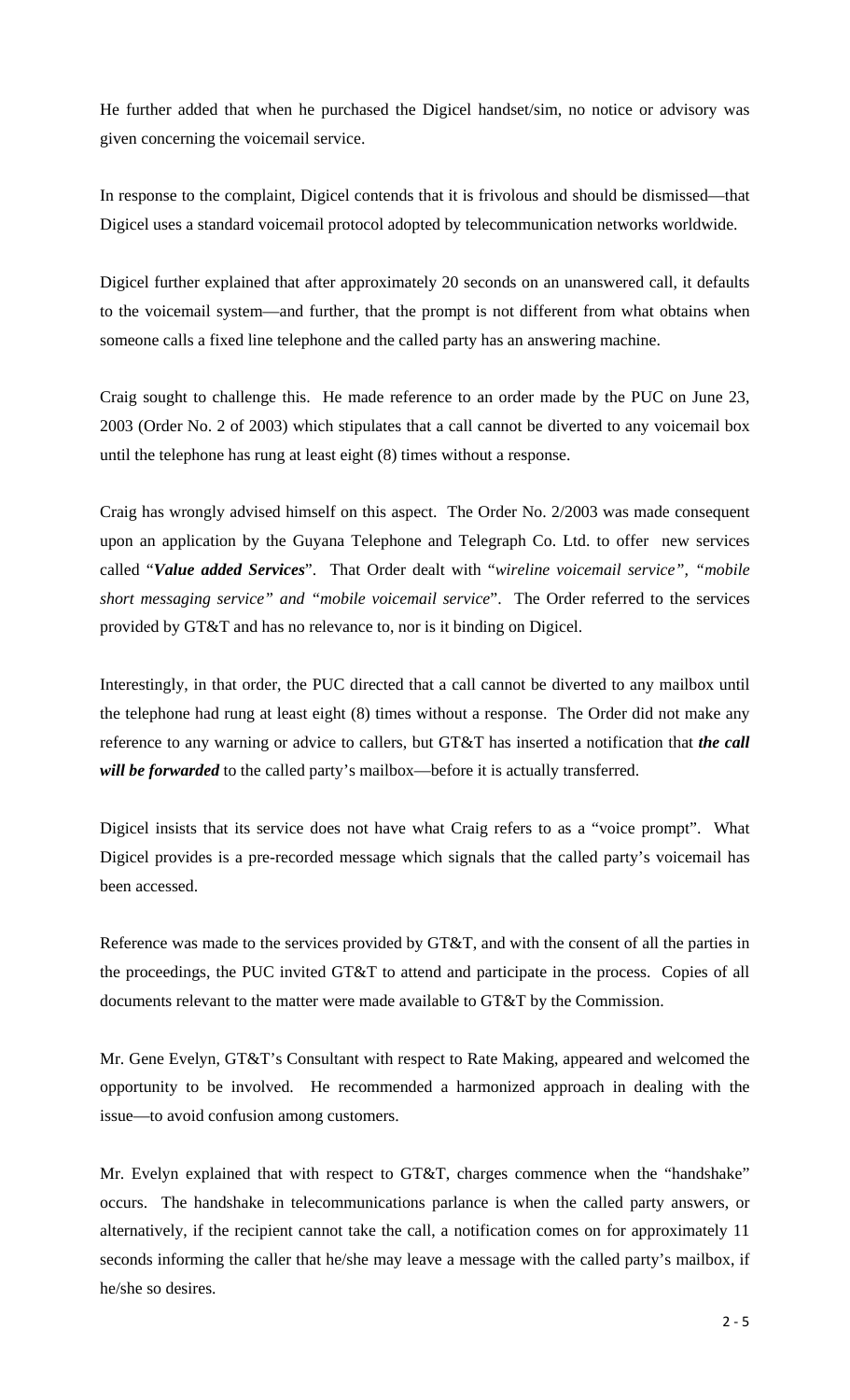The Guyana Consumers' Association was represented by Mr. Patrick Dial. He argued that a voice prompt differs from a voicemail and urged that no charges should be incurred by consumers since the prompt advises that the called party is not available and that the call is transferred to the person's mailbox.

Digicel and GT&T agreed to meet and offer a joint approach to the issue.

In the Commission's judgment there are two issues to be addressed:

- 1. Are four (4) rings —about 20 seconds *-* adequate to facilitate an action or response by the called party?
- 2. Should the call be transferred to the called party's mailbox without alerting the caller that the call will be transferred?

Digicel and GT&T submitted a joint position in the matter, as they had undertaken to do. They considered the issue in good faith and they appear confident that their position "*shall serve to the benefit of the public*"

The Commission has given this matter serious and mature consideration, taking into account all that was advanced at the hearing and, of course, the service providers' positions.

When a caller initiates a call he/she intends to speak with the called party or anyone who would have accessed the service. If the service provider offers a service to channel the call in any manner he considers appropriate, that service ought to be *pro bono.* 

The Commission is not unmindful of the fact that a call forwarded to a called party's voicemail may attract a charge, and if there is, then it would be very negligible. The Commission considers that with the number of calls amounting to millions of minutes, the returns to the service providers will more than adequately compensate for the negligible voice prompt.

The Commission considers also that a caller must have a choice to decide whether he/she will leave a message with the called party's voicemail service. In the circumstances, the Commission considers four or five rings will not be quite sufficient.

Digicel and GT&T agreed that they will exercise their discretion whether to charge the called party for the retrieval of voicemail messages; and that the charge shall not exceed \$12:00 per minute.

The Commission offers its commendation to Digicel since it understands that the company has not been exercising the option to charge the called party for the retrieval of voicemail messages.

The Commission also records its appreciation to the complainant, Leonard Craig, referred to in the media as a "*consumer advocate*", for the calm and dignified manner in which he articulated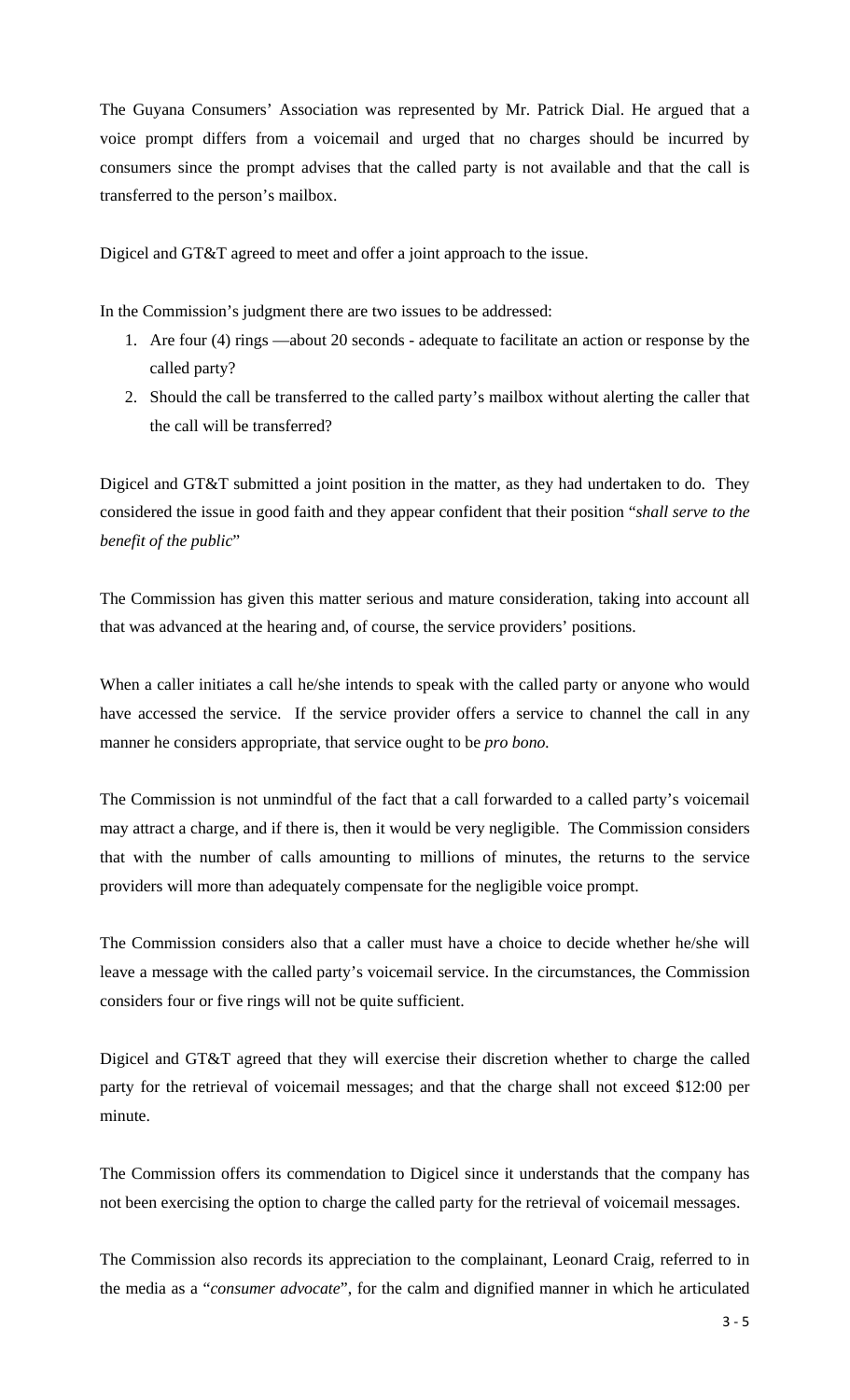his case before the Commission. He brought to the fore an issue in which he felt very strongly, and has represented the cause of many silent consumers.

The Commission wishes to place on record the camaraderie displayed by both Digicel and GT&T in the deliberation of this matter, and hopes that despite the robust competition between the operators in providing services from which the nation benefits, such mature consideration be continued and extended- to issues common to both parties, in the interest of eventually the consumers who sustain them, and from whom they earn their keep.

As pointed out earlier, the Commission having considered the evidence and contributions made by all, orders as follows:

## **ORDER**

- I. Neither Digicel nor GT&T shall charge a subscriber for the mobile voicemail service offered by either of the parties, and they shall provide the service free of charge.
- II. A calling party to a mobile number shall be allowed a minimum of eight (8) rings. Customers wishing calls to their mobile number to ring more or less than eight times are free to programme their handsets accordingly since both mobile networks and the handsets they support provide this functionality.
- III. Where a call to a mobile number is not answered after eight rings, the following shall apply:
	- a) The calling party shall hear the operator pre-recorded notification that the call **will be** transferred to the voicemail facility of the called party. **No billing shall take place between the initiation of the call and the completion of the pre-recorded notification**.
	- b) If the caller does not terminate the call by the end of the notification referred to (a) above, the call shall be directed to the voicemail facility maintained by the called party, and billing shall commence. Billing shall commence whether or not the called party maintains a personal voicemail greeting.